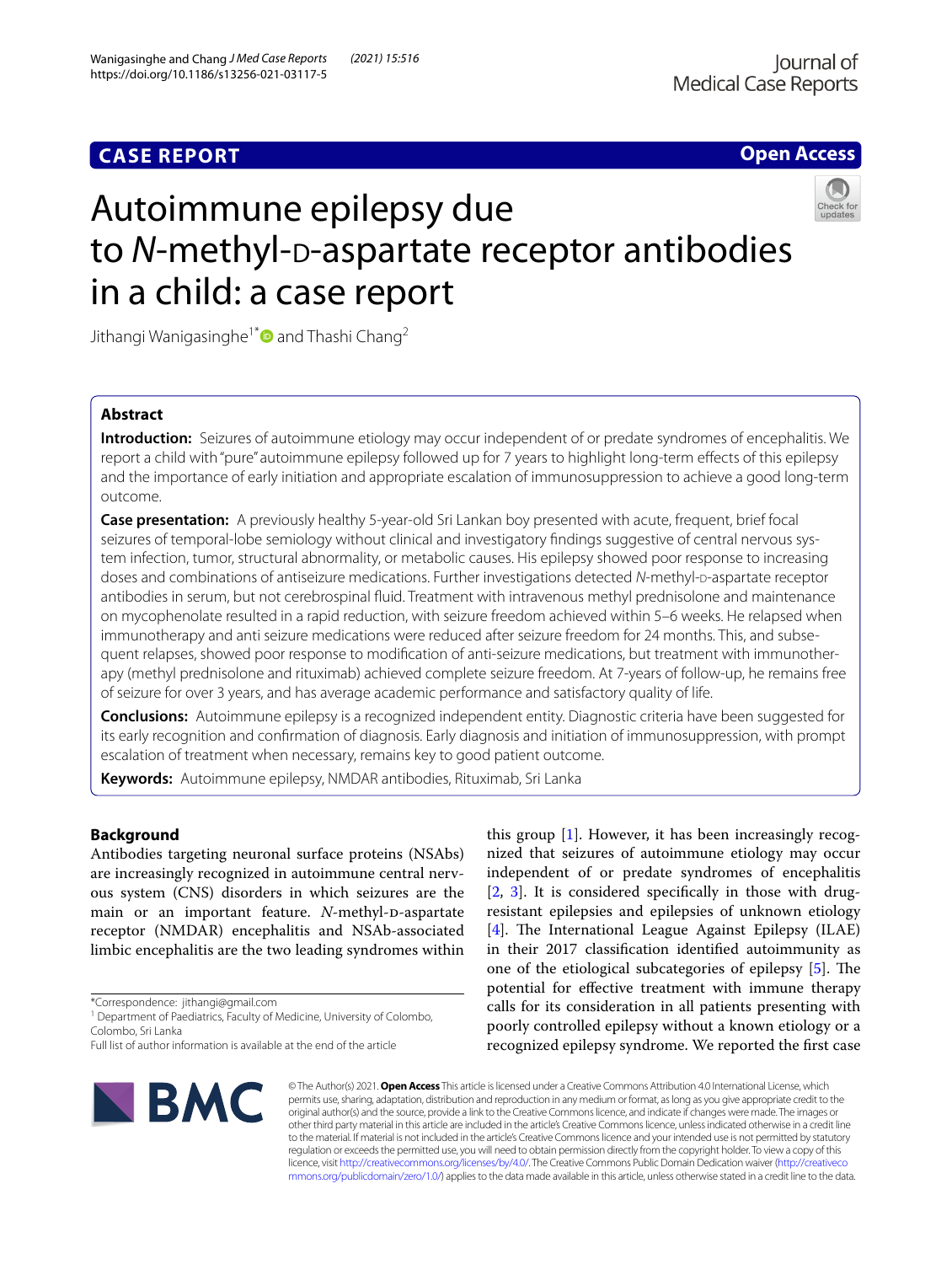of NMDAR-antibody encephalitis in Sri Lanka in 2012 [[6\]](#page-4-5) and now report the frst case of autoimmune epilepsy (AEp) from Sri Lanka, a resource-restricted setting. We discuss the initial presentation and subsequent long-term epilepsy and neurocognitive outcome over the 7-year follow-up. We wish to highlight the importance of early recognition and treatment, and document the need for prolonged therapy in some patients.

## **Case history**

A 5-year-old, previously well, Sri Lankan boy presented in 2014 with recurrent seizures manifesting as staring episodes with behavioral arrest, progressively increasing from 10 to about 40 seizures a day. Some of the seizures were associated with autonomic features such as retching, vomiting, and tachycardia. In between seizures, his behavior fuctuated between normalcy, irritability, and increased sleepiness. Apart from two bouts of loose stools at the start of the illness, he remained afebrile without features of meningeal irritation such as neck stifness or Kernig's sign of papilledema. His cranial nerves, motor and sensory system, and cerebellar examination was normal. Glasgow Coma Scale score was 15/15. He did not have any abnormal movements or psychiatric manifestations. In between seizures, his pulse rate ranged from 90 to 100 beats per minute and blood pressure was 90/60 mmHg. His hematological and biochemical tests included full blood count  $(11.3 \times 10^3 \,\mu/L)$ with normal diferential), C-reactive proteins (< 5.0 mg/L), erythrocyte sedimentation rate (10 mm/hour), calcium (9.2 mg/dL), magnesium (1.9 mg/dL), and serum sodium (136 mmol/L) and potassium (4.3 mmol/L). Renal, liver, and thyroid functions [serum glutamic pyruvic transaminase (SGPT) 14 U/L, serum glutamic oxaloacetic transaminase (SGOT) 33 U/L, and blood urea 14 U/L], serum creatinine (36 μmol/L), triiodothyronine (T3) (3.44 ng/dL), and thyroxine (T4) (1.2 ng/dL) were normal. In his very frst electroencephalogram, only intermittent slowing with theta and delta activity over right temporal and occipital region was noted. Subsequent video monitoring identifed seizures with staring, grimace, and versive head movements. Ictal recording showed bilateral attenuation of background, evolving to fast activity and rhythmic theta over temporal, and then frontal region over the right side. No delta brush was noted in these records. Computerized tomography and subsequent magnetic resonance imaging (MRI) of the brain were normal. Although he was afebrile, a lumbar puncture was performed considering the possibility of a CNS infection. Cerebrospinal fuid (CSF) analysis did not show a pleocytosis, and protein level was within normalcy (22/mm<sup>3</sup> lymphocytes, 1/mm<sup>3</sup> polymorphs, sugar of 3.9 mmol/L, and protein of 30 mg/dL); bacterial

antigens were negative, and culture yielded no growth. Herpes simplex viral screen was negative. Stool analysis and culture were negative for infection. The initial electroencephalogram revealed intermittent slow background activity, particularly in the temporal and occipital regions. No focal or generalized epileptic discharges were recorded. No extreme delta brush was noted. He was the frstborn, with birth weight of 3.45 kg at 38 weeks. He did not have any major illness prior to this admission. There was no signifcant family history of note. He was only attending mainstream school in grade 2 at the time of onset of his illness.

He was initially treated with cefotaxime (50 mg/kg/ dose 6-hourly) and aciclovir  $(250 \text{ mg/m}^2 \text{ 8-hourly})$ , which were discontinued when the CSF fndings were normal, including herpes simplex virus  $1$  (HSV-1= viral polymerase chain reaction (PCR) in CSF. He was commenced simultaneously on intravenous followed by multiple oral antiseizure medications (ASMs). These were phenobarbitone given intravenously (20 mg/kg) and levetiracetam, carbamazepine, and clobazam given in escalating doses gradually via oral route. The dosages were 30  $mg/kg/$ day, 18 mg/kg/day, and 5 mg/day, respectively, the seizures progressively reduced in frequency and duration to 10–15 brief seizures per day. He was discharged from hospital after 2 weeks on three ASMs, albeit with infrequent seizure recurrences.

Although ASMs were increased in dose and in diferent combinations, there was no improvement in seizure control. Within the next 4 weeks, escalation up to 30–40 brief seizures per day, both with and without altered consciousness was noted. His serology at this point was negative for antinuclear, thyroglobulin, and thyroid peroxidase antibodies. Serum lactate level was 1.2 mmol/L. Facilities for advanced metabolic screening or genetic panels for epilepsy were unavailable. A repeat CSF analysis showed normal lactate and glucose values. However, examination of paired serum and CSF revealed presence of *N*-methyl-D-aspartate receptor (NMDAR) antibodies in serum but not in CSF (live cell-based assay, Oxford, UK). At this point, on retrospective analysis, we note that he fulflled Antibody Prevalence in Epilepsy and Encephalopathy (APE2) score of 4 in the proposed autoimmune epilepsy diagnostic criteria described in 2017, in which a score of  $\geq$  4 predicts has a sensitivity of 98% and a specificity of 85% for prediction of neural specific antibody seropositivity [\[7](#page-4-6)].

He was treated with intravenous methylprednisolone 30 mg/kg/day for 3 days, which resulted in signifcant reduction of seizure frequency after the frst pulse, followed by complete freedom of seizures after the second pulse a month later. He was maintained on oral prednisolone (2 mg/kg/day), followed by transition to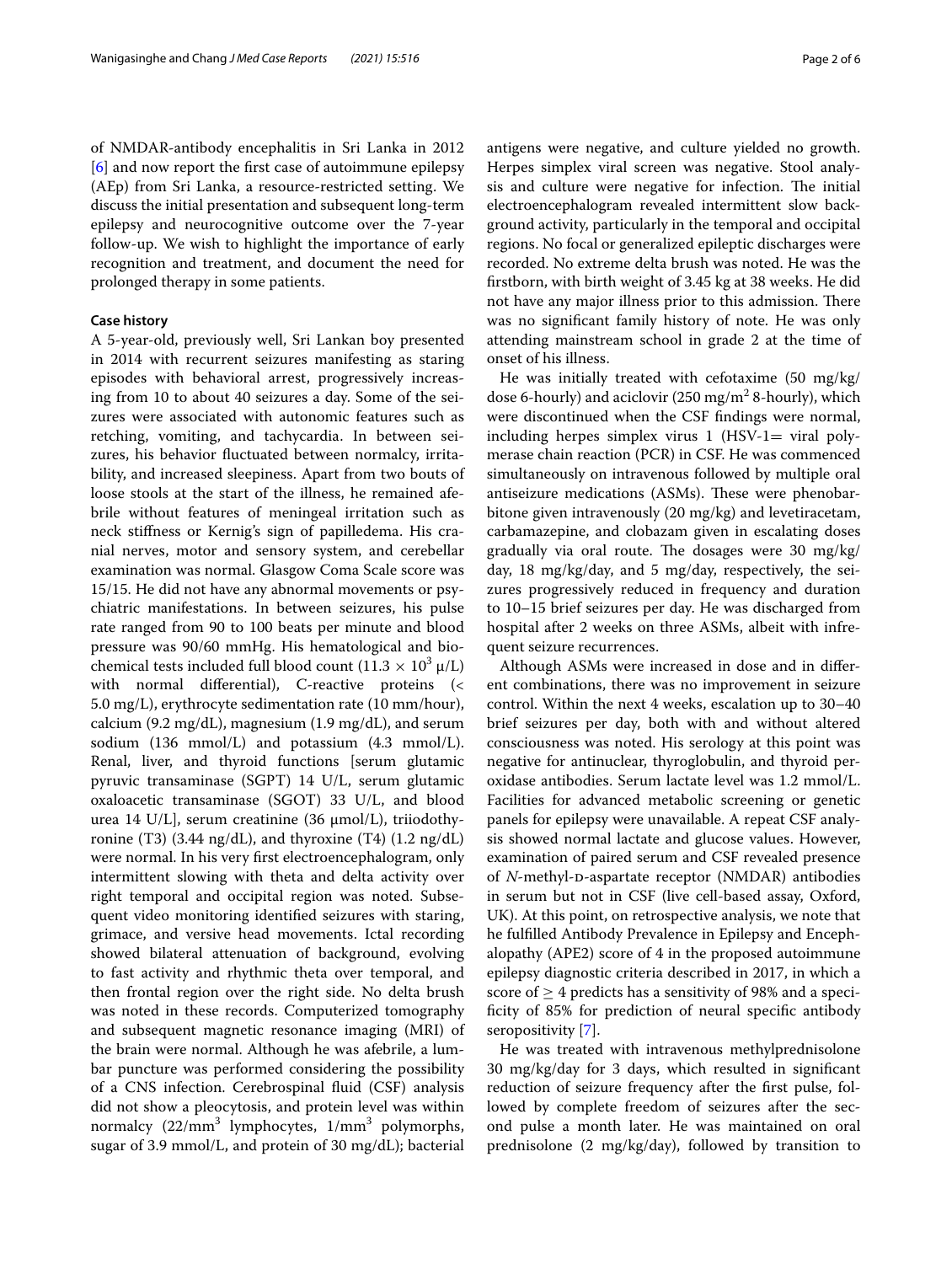mycophenolate mofetil (MMF) at a starting dosage of 600 mg/m $^2$  twice daily. Serial ultrasonography excluded a testicular teratoma. On retrospective analysis, he can be considered to have demonstrated a Response to Immunotherapy in Epilepsy and Encephalopathy (RITE2) score of 8, which confrms his condition to be a defnite autoimmune epilepsy.

He remained seizure free for 3 years and continued schooling with no concerns, and his behavior continued to be normal. Subsequent two electroencephalograms done annually showed no abnormality. However, he relapsed when attempting to tail off ASMs and MMF (March 2017). The repeat MRI of brain reviewed carefully remained normal without evidence of focal cortical dysplasia, and cortical or subcortical hyperintensities. The temporal lobes remained unchanged in hyperintensity or in size. Intensifed treatment with levetiracetam (gradually up to 50 mg/kg/day), carbamazepine (20 mg/ kg/day), and clobazam (10 mg/day) was inefective, but pulsed intravenous steroids (methyl prednisolone 30 mg/ kg/day for 3 days) given two times with 1-month interval resulted in complete resolution of seizures. One year later, while on regular MMF and ASMs, he relapsed with similar seizures (August 2018). Electroencephalography (EEG) at this point showed interictal epileptic activity over the right pericentral (C4) region and brief subclinical ictal activity consisting of rhythmic theta over the F4, Fz, and C4 region. Repeat serum and CSF examination detected persistence of NMDAR antibodies in low titers in the serum. Seizure resolution was achieved once again with pulsed high-dose intravenous steroids.

To achieve longer remission, he was treated with rituximab (August 2019) given as four weekly doses of 375 mg/ m<sup>2</sup>. Currently, he is 12 years old and has remained seizure-free for more than 2 years since last relapse in 2018 (Fig. [1\)](#page-2-0). He schools in an age-appropriate grade with average academic performance comparable to his peers in school. His quality of life, assessed using the Sri Lankan Health Related Quality of Life Index for school children (SLHRQ-S), an age-specifc, primary caregiver proxy rated, validated questionnaire for Sri Lankan children with epilepsy  $[8]$  $[8]$ , demonstrated a mean score of 84.13. Individual scores were 83.3 (physical), 80.8 (psychological), and 88.3 (social) for the respective domains. These were within normal range of the validation scores.

## **Discussion**

This report narrates the progression of a child with poorly controlled epilepsy, subsequently confrmed a defnitive diagnosis of autoimmune epilepsy without encephalopathy, treated with progressive courses of immunotherapy resulting in normal childhood and intellectual growth with satisfactory quality of life. Early institution of immunotherapy and its timely escalation to achieve long-term remission is emphasized.

In the 2017 ILAE concept paper, "Epilepsy of immune aetiology" was considered for persons in whom "epilepsy was directly from an immune disorder in which the seizures are a core symptom of the disorder" [[5\]](#page-4-4). Criteria and supportive features to diagnose AEp are presented in Table  $1$  [\[9](#page-4-8)]. Those with supportive criteria for AEp are divided into four groups: "definite," "possible," "probable,"

<span id="page-2-0"></span>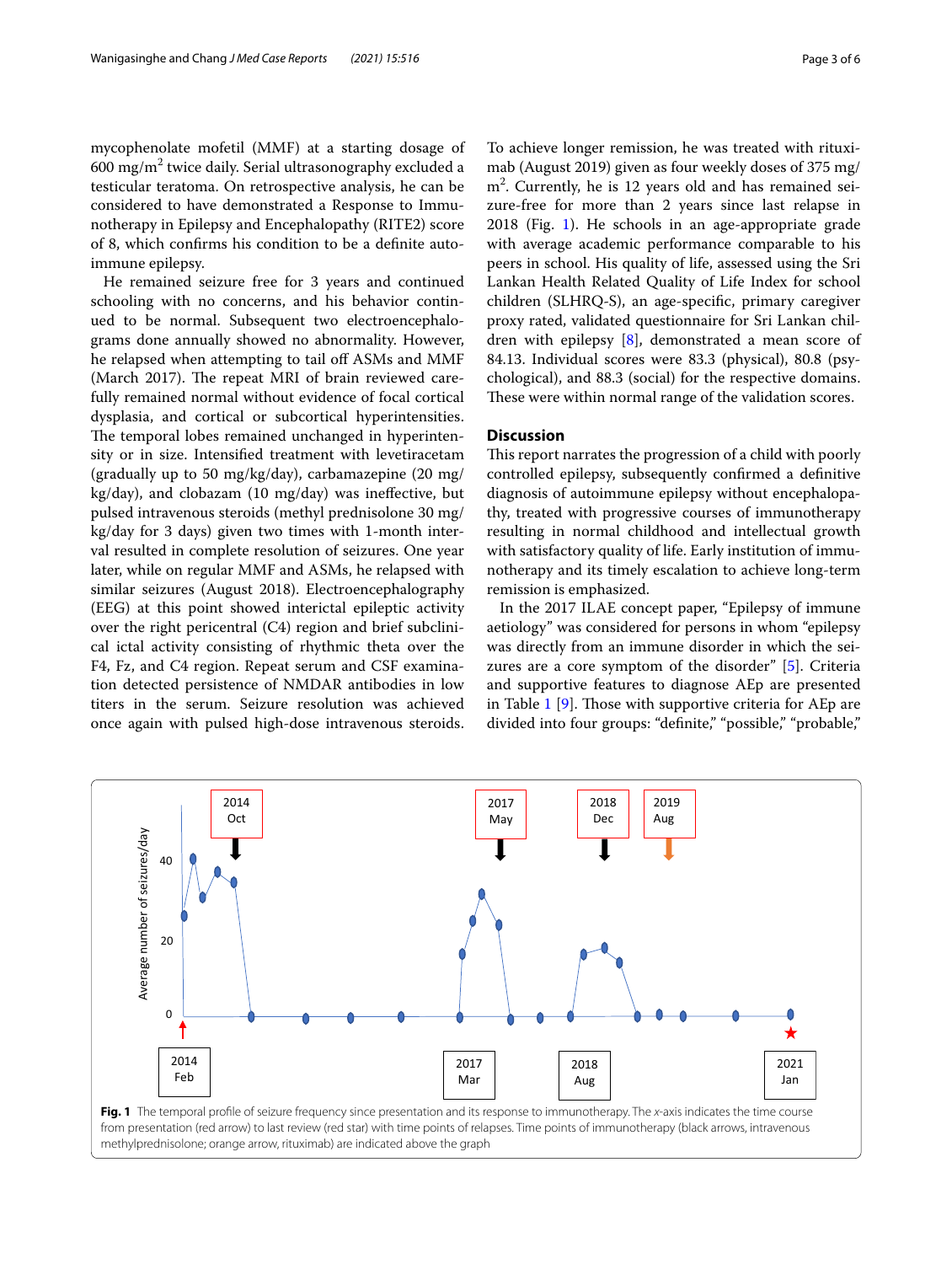#### <span id="page-3-0"></span>**Table 1** Diagnostic criteria for autoimmune epilepsy (AEp) [\[2\]](#page-4-1)

Diagnosis of AEp requires the presence of the following two clinical criteria:

- 1. Acute or subacute (< 12 weeks) onset of symptoms, and
- 2. Exclusion of other causes (CNS infection, trauma, toxic, tumor, metabolic, previous CNS disease)
- The presence of at least one of the following supportive features would strengthen the suspicion of AEp:
- 1. The presence of a well-defned clinical syndrome such as NMDAR or limbic encephalitis;
- 2. CNS infammation manifested by at least one of the following:
- a. CSF pleocytosis (defined as > 5 white cells/mm<sup>3</sup>) or presence of oligoclonal bands, elevated IgG index, or elevated neopterin (defined as > 30 nM),
- b. MRI abnormality compatible with an infammatory or autoimmune encephalitis including increased signal in the mesio-temporal lobe (LE-like syndrome); or
- c. Infammatory neuropathology on biopsy

3. History of other antibody-mediated conditions (for example myasthenia gravis), organ-specifc autoimmunity, or other autoimmune disorders; or 4. Response to immunotherapy

*AEp* Autoimmune epilepsy, *CNS* Central Nervous System, *NMDAR* N-methyl-D-aspartate receptor, *CSF* Cerebrospinal fuid, *IgG* Immunoglobulin, *MRI* Magnetic Resonance Imaging, *LE* Limbic encephalitis

and "unlikely" [[10\]](#page-4-9), which was subsequently modifed to include a ffth category as "unknown AEp" [\[2](#page-4-1)]. In our patient, the diagnosis fulflled "defnite" criteria. Subsequent description of a predictive model in 2017 aided diagnosis, treatment, and prognostication of autoim-mune epilepsy [[11\]](#page-4-10). In this, an RITE2 score of  $\geq$  7 is associated with defnite diagnosis of autoimmune epilepsy, with sensitivity of 88% and specifcity of 84%; our patient had scored 8.

The role of immunity in epileptogenesis is related to different types of immunity  $[12]$ . A specific role has been shown for innate immunity, where activation of glial cells occurs owing to release of infammatory molecules in brain injury, convulsive events, and some genetic epilepsies [[13](#page-4-12)]. Similarly, the peripheral immune system mediated by lymphocytes has been shown to play a role in disruption of the blood–brain barrier [[14](#page-4-13)]. Additionally, an increasing number of clinical and neuropathological observations have shown that activation of infammatory processes occurs in a variety of focal epilepsies without infectious or immune-mediated etiology [[12\]](#page-4-11).

In our patient, it is the adoptive immunity that plays a role in epileptogenicity. There has been a massive expansion of knowledge, particularly over the past two decades, with demonstration of causality between autoimmunity and several seizure-related diseases [\[13](#page-4-12), [15\]](#page-4-14). Antibodies described in AEp include antibodies directed against intracellular proteins, such as glutamic acid decarboxylase 65-kilodalton isoform (GAD65), and NSAb directed against voltage-gated potassium channel (VGKC)-complex proteins, glutamate [NMDA and α-amino-3-hydroxy-5-methyl-4-isoxazolepropionic acid (AMPA)], and gamma-amino butyric acid-A (GABAA) and gamma-amino butyric acid-B (GABAB) receptors [[13,](#page-4-12) [16](#page-4-15)]. Antibody-negative AEp has been reported in about 36% of patients [\[17](#page-4-16)]. AEp was initially described as part of a syndrome of encephalitis, but has now been recognized as an entity of its own, as seen in our patient who did not develop encephalitis over a period of 7 years of follow-up. It could be argued that early initiation of immunotherapy may have prevented the progression to encephalitis, but this appears less likely given the long follow-up and quiescent disease during periods of waning immunotherapy.

Immunotherapy-responsive, CSF-negative but serumpositive NMDAR-antibody encephalitides have been previously reported, with the observation that serum antibodies were always higher than CSF in paired samples, and that, with time, previously present CSF antibodies may diminish with preserved serum antibodies [[18](#page-4-17), [19\]](#page-4-18). Indeed, this may have been the case in our patient, in whom NMDAR antibodies were tested late during the frst presentation, while in the second presentation the serum antibody response being of low titer may have had a paired CSF titer that was not detectable. Furthermore, it has been hypothesized that immunoprecipitation of the antibody at the blood–brain barrier may account for this discrepancy of seropositive but CSF-negative autoimmune encephalitis in some patients [[20\]](#page-4-19).

Features that would suggest an autoimmune etiology in epilepsy include young age at onset, previous normal health, multiple focal seizures occurring several times a day, temporal lobe semiology, and some specifc seizure semiologies such as faciobrachial dystonia and paroxysmal dizzy spells, poor response to ASM, and negative brain imaging [[17](#page-4-16), [21](#page-5-0)]. Seizure semiologies suggesting AEp include usually brief, focal seizures, with or without retained awareness, rapid recovery with minimal postictal features, and occur with higher frequency in sleep. They may be multifocal and may have changing semiologies [[21\]](#page-5-0). Other factors to suspect AEp include personal or family history of autoimmune disorders, or recent or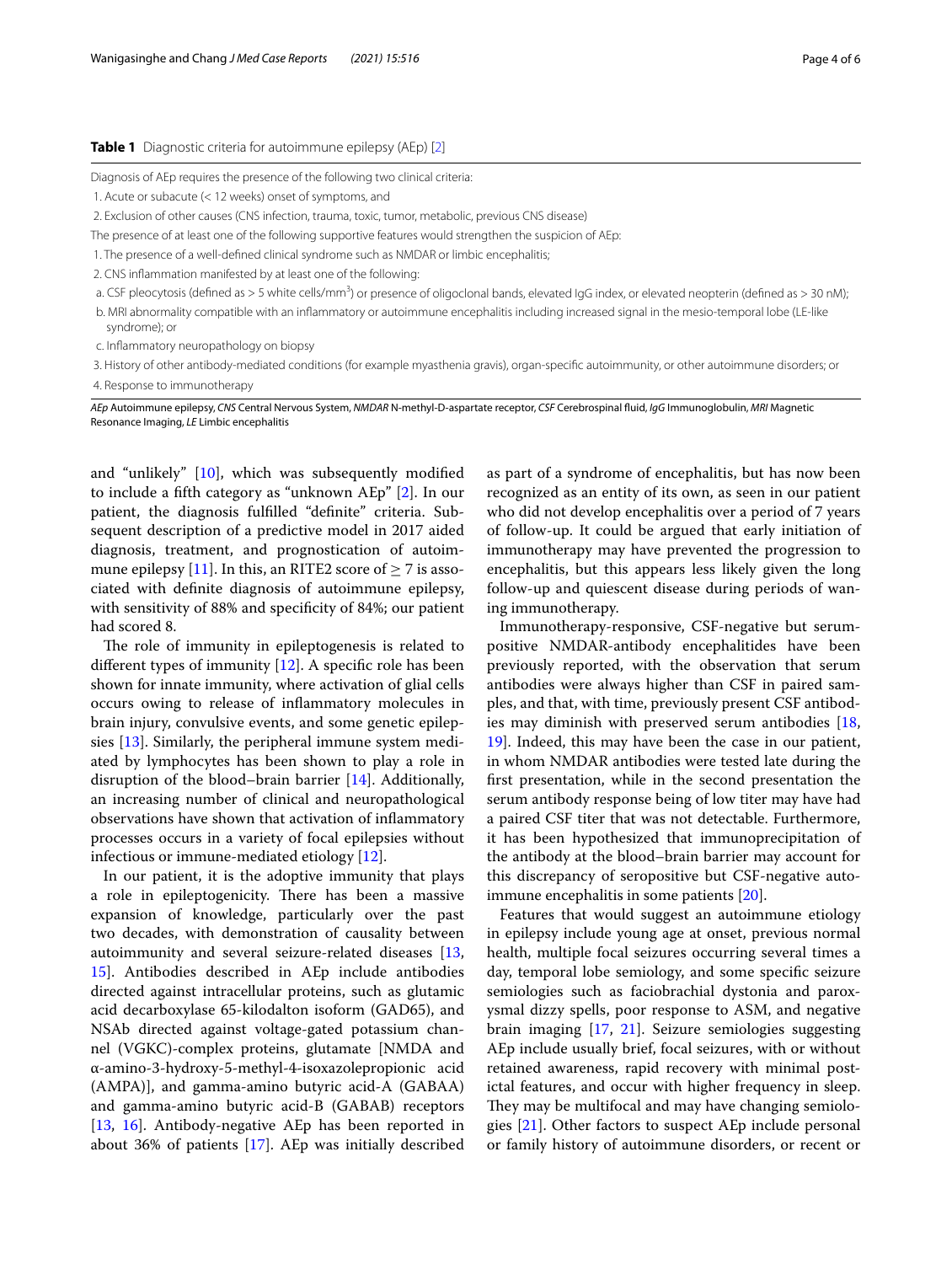past neoplasia [[21\]](#page-5-0). Literature on specifics of treatment of AEp and its long-term outcome are rare but immunotherapy, if instituted early, has shown to result in good outcomes in epilepsies associated with NSAbs [\[21](#page-5-0)]. Type of therapy is mostly guided by recommendations available for autoimmune encephalitis, that is, steroids, plasmapheresis, and intravenous immunoglobulins as frst-line immunotherapy; rituximab, cyclophosphamide, MMF, and azathioprine as second line; and tocilizumab and bortezomib as third-line therapy [[22\]](#page-5-1). Treatment strategies for new-onset refractory status epilepticus (NORSE) have been described. Prospective studies are needed for establishing treatment algorithms specifc for autoimmune epilepsy. Initiation of immune therapy early for AEp (within 6 months of disease onset) is shown to result in favorable seizure control  $[11]$  $[11]$ . This was the case in our patient. Larger reports of long-term outcomes will be useful to understand the disease evolution and its behavior with immune therapy.

### **Conclusion**

Our case report highlights the importance of early diagnosis of AEp, early treatment with immunotherapy, long-term clinical follow-up, and timely escalation and continuation of immunotherapy in achieving a good patient outcome, retaining intellectual development, and quality of life.

#### **Acknowledgements**

We thankfully acknowledge Prof. Angela Vincent, Professor of Immunology, Nuffield Department of Clinical Neurosciences, University of Oxford, UK, for facilitating the immunodiagnostic assays.

#### **Authors' contributions**

JW—pediatric neurologist responsible for diagnosis and follow-up of the patient and writing up the case history. TC—neurologist contributed towards the follow-up of the patient and writing up the case history. Both the authors read and approved the fnal manuscript.

#### **Funding**

None.

#### **Availability of data and materials** Not applicable.

# **Declarations**

**Ethics approval and consent to participate** Not applicable.

#### **Consent for publication**

Written informed consent was obtained from the patient's legal guardian(s) for publication of this case report and any accompanying images. A copy of the written consent is available for review by the Editor-in-Chief of this journal.

#### **Competing interests**

Both the authors declare that they have no competing interests.

#### **Author details**

<sup>1</sup> Department of Paediatrics, Faculty of Medicine, University of Colombo, Colombo, Sri Lanka. <sup>2</sup> Department of Clinical Medicine, University of Colombo, Colombo, Sri Lanka.

Received: 13 April 2020 Accepted: 18 September 2021 Published online: 20 October 2021

#### **References**

- <span id="page-4-0"></span>1. Graus F, Titulaer MJ, Balu R, Benseler S, Bien CG, Cellucci T, Cortese I, Dale RC, Gelfand JM, Geschwind M, *et al*. A clinical approach to diagnosis of autoimmune encephalitis. Lancet Neurol. 2016;15(4):391–404.
- <span id="page-4-1"></span>2. Suleiman J, Brilot F, Lang B, Vincent A, Dale RC. Autoimmune epilepsy in children: case series and proposed guidelines for identifcation. Epilepsia. 2013;54(6):1036–45.
- <span id="page-4-2"></span>3. Thompson J, Bi M, Murchison AG, Makuch M, Bien CG, Chu K, Farooque P, Gelfand JM, Geschwind MD, Hirsch LJ, *et al*. The importance of early immunotherapy in patients with faciobrachial dystonic seizures. Brain. 2018;141(2):348–56.
- <span id="page-4-3"></span>4. Iorio R, Assenza G, Tombini M, Colicchio G, Della Marca G, Benvenga A, Damato V, Rossini PM, Vollono C, Plantone D, *et al*. The detection of neural autoantibodies in patients with antiepileptic-drugresistant epilepsy predicts response to immunotherapy. Eur J Neurol. 2015;22(1):70–8.
- <span id="page-4-4"></span>5. Scheffer IE, Berkovic S, Capovilla G, Connolly MB, French J, Guilhoto L, Hirsch E, Jain S, Mathern GW, Moshe SL, *et al*. ILAE classifcation of the epilepsies: position paper of the ILAE Commission for Classifcation and Terminology. Epilepsia. 2017;58(4):512–21.
- <span id="page-4-5"></span>6. Wanigasinghe J, Chang T, Vincent A. Treatment-responsive, reversible, autoimmune encephalitis in a child. Ceylon Med J. 2012;57(2):90–1.
- <span id="page-4-6"></span>7. Dubey D, Pittock SJ, McKeon A. Antibody prevalence in epilepsy and encephalopathy score: increased specifcity and applicability. Epilepsia. 2019;60(2):367–9.
- <span id="page-4-7"></span>8. Murugupillai R, Wanigasinghe J, Muniyandi R, Arambepola C. Development of a pilot health related quality of life tool for Sri Lankan children with epilepsy. Sri Lanka J Child Health. 2016;45(3):163.
- <span id="page-4-8"></span>9. Suleiman J, Brenner T, Gill D, Brilot F, Antony J, Vincent A, Lang B, Dale RC. VGKC antibodies in pediatric encephalitis presenting with status epilepticus. Neurology. 2011;76(14):1252–5.
- <span id="page-4-9"></span>10. Zuliani L, Graus F, Giometto B, Bien C, Vincent A. Central nervous system neuronal surface antibody associated syndromes: review and guidelines for recognition. J Neurol Neurosurg Psychiatry. 2012;83(6):638–45.
- <span id="page-4-10"></span>11. Dubey D, Singh J, Britton JW, Pittock SJ, Flanagan EP, Lennon VA, Tillema JM, Wirrell E, Shin C, So E, *et al*. Predictive models in the diagnosis and treatment of autoimmune epilepsy. Epilepsia. 2017;58(7):1181–9.
- <span id="page-4-11"></span>12. Vezzani A, Lang B, Aronica E. Immunity and infammation in epilepsy. Cold Spring Harb Perspect Med. 2015;6(2):a022699.
- <span id="page-4-12"></span>13. Geis C, Planaguma J, Carreno M, Graus F, Dalmau J. Autoimmune seizures and epilepsy. J Clin Invest. 2019;129(3):926–40.
- <span id="page-4-13"></span>14. Wright S, Vincent A. Pediatric autoimmune epileptic encephalopathies. J Child Neurol. 2017;32(4):418–28.
- <span id="page-4-14"></span>15. McKnight K, Jiang Y, Hart Y, Cavey A, Wroe S, Blank M, Shoenfeld Y, Vincent A, Palace J, Lang B. Serum antibodies in epilepsy and seizureassociated disorders. Neurology. 2005;65(11):1730–6.
- <span id="page-4-15"></span>16. Irani SR, Bien CG, Lang B. Autoimmune epilepsies. Curr Opin Neurol. 2011;24(2):146–53.
- <span id="page-4-16"></span>17. Lv RJ, Ren HT, Guan HZ, Cui T, Shao XQ. Seizure semiology: an important clinical clue to the diagnosis of autoimmune epilepsy. Ann Clin Transl Neurol. 2018;5(2):208–15.
- <span id="page-4-17"></span>18. Zandi MS, Paterson RW, Ellul MA, Jacobson L, Al-Diwani A, Jones JL, Cox AL, Lennox B, Stamelou M, Bhatia KP, *et al*. Clinical relevance of serum antibodies to extracellular N-methyl-D-aspartate receptor epitopes. J Neurol Neurosurg Psychiatry. 2015;86(7):708–13.
- <span id="page-4-18"></span>19. Warren N, Swayne A, Siskind D, O'Gorman C, Prain K, Gillis D, Blum S. Serum and CSF Anti-NMDAR antibody testing in psychiatry. J Neuropsychiatry Clin Neurosci. 2020;32(2):154–60.
- <span id="page-4-19"></span>20. Castillo-Gomez E, Kastner A, Steiner J, Schneider A, Hettling B, Poggi G, Ostehr K, Uhr M, Asif AR, Matzke M, *et al*. The brain as